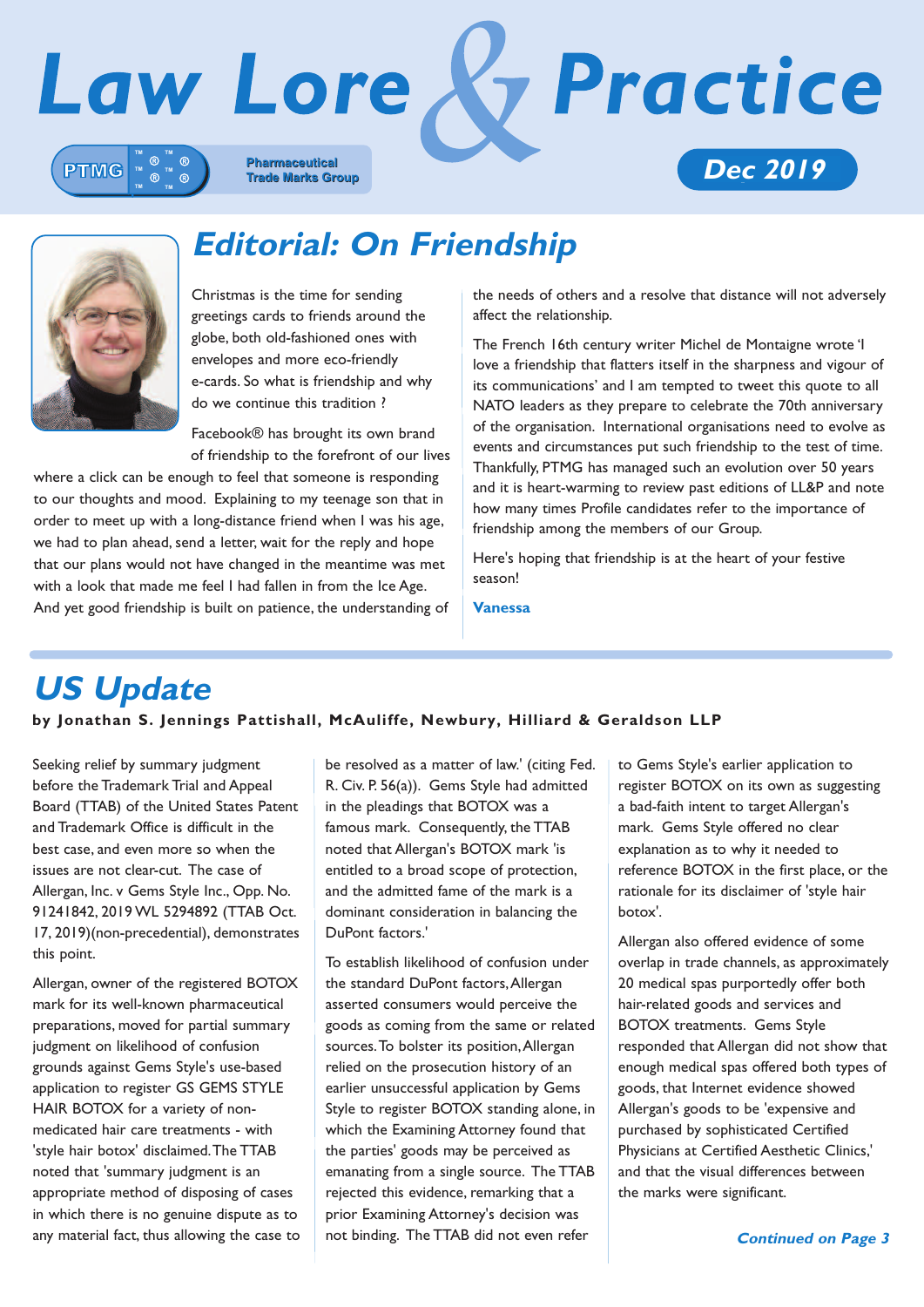# **Words from the Chair**



A Christmas Carol: Christmas is around the corner. Somewhere up north Santa Claus is pretty busy wrapping all the gifts and is preparing for his road trip during which he will deliver all the Xmas presents.This year Santa Claus is extremely proud<br>since his traditional means of transportation (the reindeers and a sleigh) were recently endorsed as 'environ- ment friendly' by Greta Thunberg and her friends....

On the other hand drafting the list of recipients of Xmas presents is extremely challenging this year.The current tenant of the White House has called Santa Claus repeatedly on a special direct line called Twitter desperately trying to convince him that he is a good guy deserving praise and gifts. However, there is a maleficent lady Nancy who has developed an evil plan together with her party fellows:They try to show the public (and Santa Claus) in endless public hearings that the current tenant of the White House does not deserve any gifts at all, but on the contrary should be punished.

But this is by far not the only problem for Santa. Somewhere hidden in the dark German forests rests <sup>a</sup> Sleeping Beauty called Angie in her crystal palace. She has been reigning her little land for more than 14 years and by a magic spell is now caught in her palace and has lost all her energy. She is now afraid to be forgotten by everyone.That is why she at least wants to ensure that Santa Claus will pay her a visit with massive media coverage. But Santa Claus keeps ignoring her phone calls and messages since he is not so sure that in her enchanted state of paralysis she deserves his visit and presents.

Meanwhile back in our PTMG universe everything looks pretty nice and Santa Claus has no doubt the PTMG members deserve his Xmas gifts.We have had two wonderful conferences this year.We started in Italy in March where we stayed in the hills around Rome with a magnificent view on the Eternal City.And only in October did we meet in rainy Berlin for our Autumn Conference. Both conferences were big successes in terms of content of presentations and venues. I am confident that the 100th conference in London in March will be another success story. <sup>I</sup> am looking forward to seeing many of you at this rather landmark event.

Until then <sup>I</sup> wish you <sup>a</sup> peaceful, healthy and happy festive season with family and friends!

# **Members News**

#### **New Members**

We are delighted to welcome the following new members to the Group:

**Nicoletta Epaminonda** from Lellos P. Demetriades Law Office LLC, Nicosia, Cyprus Nicoletta@ldlaw.com.cy

**Dan Comerford** from TrademarkNow, Kilkenny, Ireland Daniel.comerford@trademarknow.com

**John Pryor** from Com Laude, London, UK john.pryor@comlaude.com

**Julia Zhevid** from Petosevic, Moscow, Russia zhevid.julia@petosevic.com

**Pedro Manuel Cordova Balda** from Ferrere, Quito, Ecuador pcordova@ferrere.com

**Gustavo de Freitas Morais** from Dannemann, Siemsen, Bigler & Ipanema Moreira, Rio de Janeiro Brazil Gustavo@dannemann.com.br

**Olusegun Adesokan** from Adesokan & Adesokan, Lagos, Nigeria segun@adesokan.com

**Helen Kavadias** from HWL Ebsworth Lawyers, Sydney,Australia hkavadias@hwle.com.au

**Fiona Nguyen** from Girl Friday IP Pty Ltd, Perth,Australia hello@girlfridayip.com

**Jennifer Kepler** from Gevers Legal, Berchem, Belgium Jennifer.kepler@gevers.eu

**Edwina FitzHugh** edwina.fitzhugh@potterclarkson.com and **Emmy Hunt** emmy.hunt@potterclarkson.com both from Potter Clarkson LLP, Nottingham, UK

**Oleh Karpenko** from Petosevic, Kiev, Ukraine oleh.karpenko@petosevic.com

**Mariam Sabet** from Al Tamimi & Company, Dubai, United Arab Emirates m.sabet@tamimi.com

**Heather Boyd** from Pillar IP Inc., Greely, Ontario, Canada heather@pillarip.com

**Ana Gómez Sánchez** from Pons IP, Madrid, Spain ana.gsanchez@ponsip.com **Jens-Christian Jahnke** from Balder IP Law, Madrid Spain jjahnke@balderip.com

**Katharina Hannen** from Esche Schümann Commichau, Hamburg, Germany katharina.hannen@esche.de

**Daphne Lainson** from Smart & Biggar, Ottawa, Canada dclainson@smart-biggar.ca

**Joseph Goedhals** from Adams & Adams, Pretoria, South Africa joseph.goedhals@adams.africa

**Sebastian Stigar** from Bryn Aarflot AS, Oslo, Norway sst@baa.no

**David Degen** from Novartis Pharma AG, Basel, Switzerland david.degen@novartis.com

**Yonca Celebi** from Moroglu Arseven, Istanbul,Turkey ycelebi@morogluarseven.com

**Viktoria Schoneweg** from Darts-ip, Brussels, Belgium yschoneweg@darts-ip.com

**Stella Weng** from Ferrere, Montevideo, Uruguay sweng@ferrere.com

**Urfee Roomi** from Sujata Chaudhri IP Attorneys, Noida, India urfee@sc-ip.in

**Joseph Sarmiento** from Betita Cabilao Casuela Sarmiento, Muntinlupa City, **Philippines** joseph.sarmiento@bccslaw.com

**Christoph Schreiber** from dompatent von Kreisler, Cologne, Germany cschreiber@dompatent.de

**Ling Zhao** from CCPIT Patent & Trademark Law Office, Beijing, China zhaol@ccpit-patent.com.cn

**Anna Toh** from Amica Law LLC, Singapore anna.toh@amicalaw.com

**Luca Colombo** from Brandstock Legal GmbH, Munich, Germany lcolombo@brandstock.com

**Valentin Ivanov** from Dennemeyer & Associates S.A., Moscow, Russia vivanov@dennemeyer-law.com

**Andrew Wiseman** from Allens, Sydney, Australia Andrew.wiseman@allens.com.au

**Frank Meixner**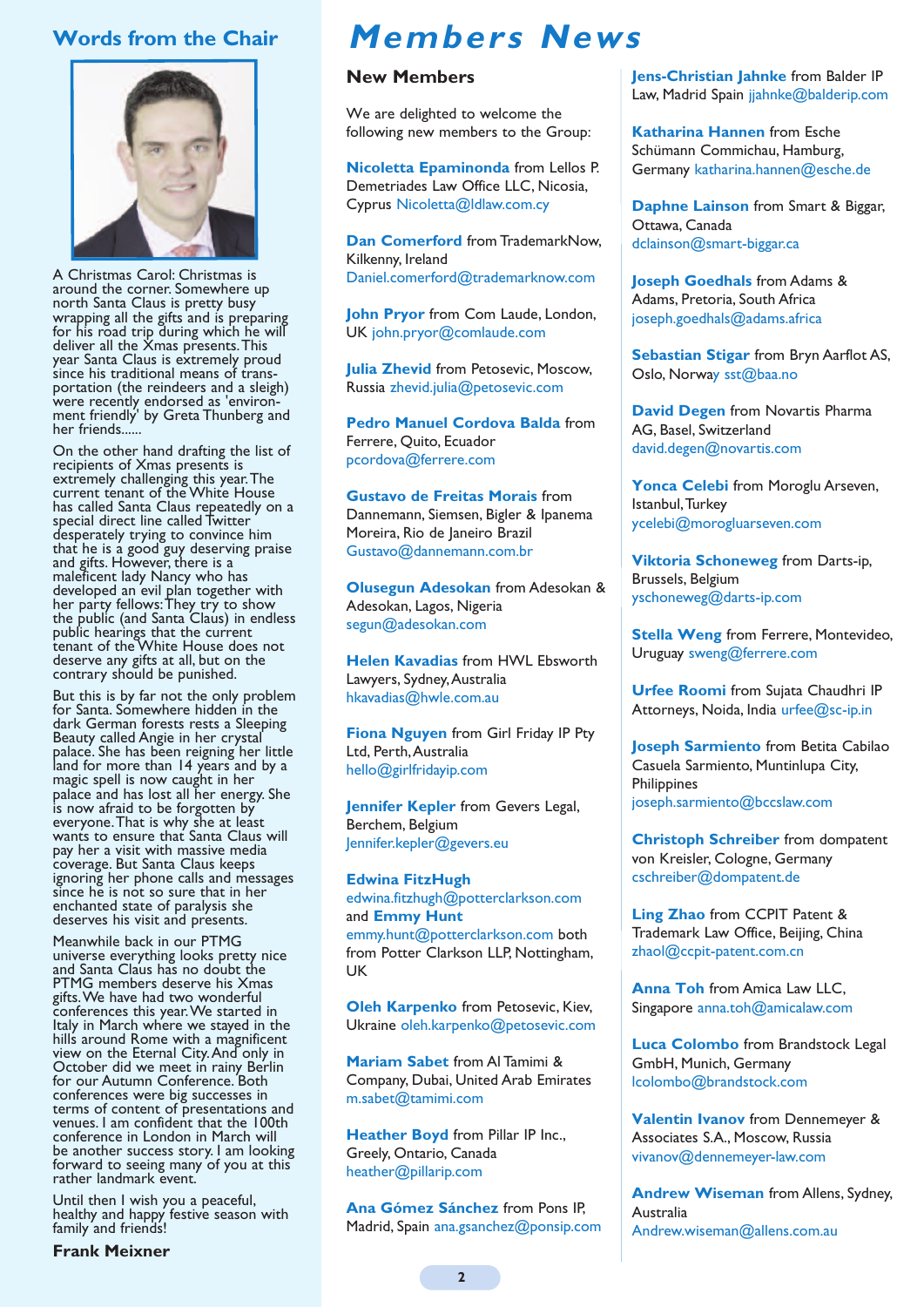# **Members News continued**

**Boya Yin** boyayin@lungtin.com and **Di** Wu wudi@lungtin.com both from Lung Tin Intellectual Property Agent Ltd., Beijing, China

**Ben Natter** from Haug Partners LLP, New York, USA bnatter@haugpartners.com

**Sue Ironside** from Ironside McDonald Intellectual Property,Auckland, New Zealand sue@ironsidemcdonald.com

**Sean Ibbetson** from Bristows LLP, London, UK sean.ibbetson@bristows.com

**Evan Fultz** from Womble Bond Dickinson (US) LLP, Raleigh, North Carolina, USA evan.fultz@wbd-us.com

**Karolina Schoeler** from Harte-Bavendamm, Hamburg, Germany k.schoeler@harte-bavendamm.de

**Herschel Perel** from WebTMS Ltd., Reading, UK hperel@datasmartservices.com

**Kirsten Gilbert** from Marks & Clerk Law LLP, London, UK kgilbert@marks-clerk.com

**Julian Rayner** from Wiggin LLP, London, UK Julian.rayner@wiggin.co.uk

**Aude Thrierr** from Casalonga, Paris, France a.thrierr@casalonga.com

**Damian Broadley** from AJ Park, Wellington, New Zealand damian.broadley@ajpark.com

**Ananyaa Banerjee** from S.S. Rana & Co., New Delhi, India ananyaa.banerjee@ssrana.com

**Pawat Varapirom** from TMP Intellectual Property, Bangkok,Thailand pawat@tmp-ip.com

**Taryn Byrne** from Page,White & Farrer Limited, London, UK taryn.byrne@pagewhite.com

**Oliver Spies** from Page White & Farrer Germany LLP, Munich, Germany oliver.spies@pagewhite.com

**Audrey Baujoin** from Cabinet Laurent & Charras, Dardilly, France Audrey.baujoin@laurentcharras.com

**Caroline Brou** from Darts-ip, Munich, Germany cbrou@darts-ip.com

**Huaming Tang** from China Patent agent (H.K.) Ltd., Beijing, China thuaming@cpahkltd.com

**Kit Wan** from China Patent Agent (H.K.) Ltd., Hong Kong, China ellenw@cpahkltd.com

**Xiang An** from China Sinda Intellectual Property Ltd., Beijing, China xiang.an@chinasinda.com

**Luiz Augusto Lopes Paulino** from Dannemann Siemsen, São Paulo, Brazil lpaulino@dannemann.com.br

**Hans Eriksson** from Westerberg & Partners Advokatbyrå AB, Stockholm, Sweden hans.eriksson@westerberg.com

**Neeta Kumari** from Yellow Brand Protection,Aschaffenburg, Germany neeta.kumari@yellowbp.com

**Gianni Chiarolini** from Yellow Brand Protection, Mechelen, Belgium Gianni.chiarolini@yellowbp.com

**Manuela Kirch-Kopp** from Meda Pharma S.à.r.l., Luxembourg Manuela.kirch@mylan.com

**Jonathan Ball** from Gowling WLG (UK) LLP, London, UK jonathan.ball@gowlingwlg.com

**Anna Piechówka** from Hasik Rheims and Partners,Warsaw, Poland anna.piechowka@hrp.pl

## **Moves and Mergers**

**Nils Wolfgang Bings** has left DWF Germany to join PwC Legal AG in Düsseldorf, Germany. Nils can be contacted at nils.wolfgang.bings@pwc.com

**Sarah Power** has left William Fry to join Pinsent Masons in Dublin, Ireland. Sarah can be contacted at sarah.power@pinsentmasons.com

Please remember to let us know of any changes to your contact details.You can notify me either via the PTMG website www.ptmg.org or directly to **Lesley@ptmg.org** or by writing to me at Tillingbourne House, 115 Gregories Road, Beaconsfield, Bucks, HP9 1HZ

**Lesley Edwards PTMG Secretary**

# **US Update continued**

The TTAB perfunctorily rejected Allergan's summary judgment motion, finding that factual questions existed as to the similarity 'of the parties' marks and the conditions under which and buyers to whom sales are made, i.e., normal care v careful, sophisticated purchasing.' The TTAB acknowledged that 'adispute as to a material fact is genuine only if a reasonable fact finder viewing the entire record could resolve the disputed matter in favour of the non-movant.' With this standard in mind, the TTAB seemed too willing to identify the similarity of marks as a genuine issue of disputed fact given Gems Style's admission of the fame of BOTOX, and the seeming lack of any other facts necessary for the TTAB to rule on the issue. Similarly, the conditions under which the products were sold would seem fairly clear, given the types of products at issue here. A silent factor in denying summary judgment here may have been that Gems Style was not represented by counsel, and the TTAB tends to be somewhat lenient towards parties representing themselves pro se.

With the denial of summary judgment, the case will proceed to the full trial phase. Briefing summary judgment motions adds expense to the opposition procedure, and whether to file them is a case-by-case decision. Theoretically, they should be granted when the facts are very straightforward and essentially undisputed in the view of a reasonable fact finder. However, the TTAB historically has shown some reluctance to grant summary judgment in any event, but especially when the factual issues are more complex.

# **100th PTMG Conference**

**The Savoy London March 16th- 17th 2020**

**3**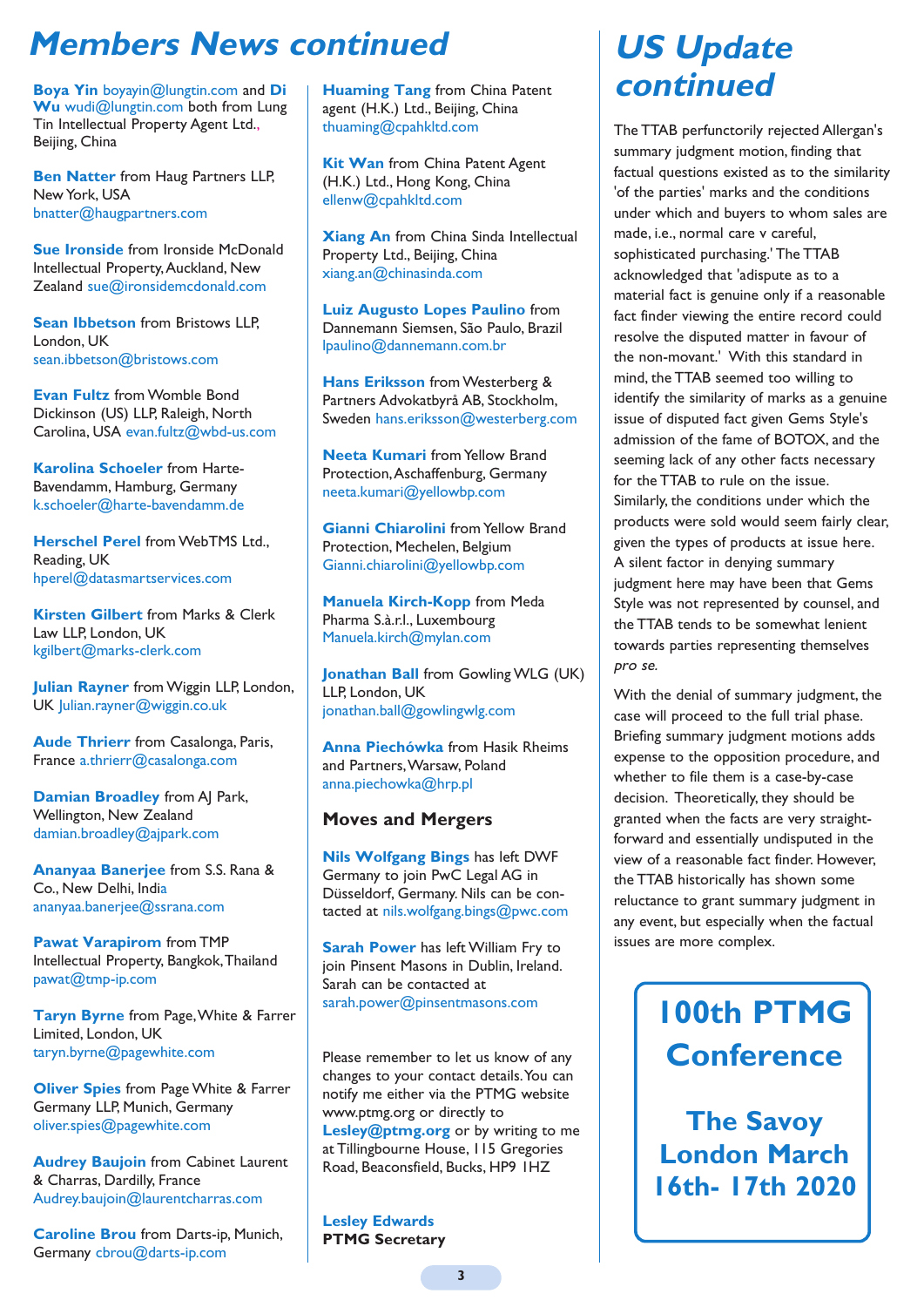# **PTMG 99th Conference report, Berlin Pharmaceutical Trade Marks @ Checkpoint Charlie**

#### **Rachel Havard, AA Thornton, United Kingdom**

Chair Frank Meixner opened the conference at Berlin's InterContinental Hotel, welcoming 70 new attendees, joining the conference group of 400. Respects were paid in a minute's silence for PTMG's dear friend and Treasurer, Sean Brosnan who passed away in August. He will be missed by all Committee and Board members, and the membership as a whole, with his wife Lesley, children and grandchildren in everyone's thoughts.

In the first session of the conference, Michael Hawkins of Noerr looked at

trends in international cases over the last 6-9 months, including genuine use, bad faith, nutraceuticals, the power of a prefix in likelihood of confusion, hashtag trade



**Michael Hawkins**

marks, reputed trade marks and a preview of new cases coming up. Michael talked us through the Viridis case, where clinical trials for BOSWELAN were deemed internal use only and there were no proper reasons for non-use, such that a non-use attack succeeded. Cases of BIG MAC and ADIDAS respectively showed the difficulties of evidencing genuine use satisfactorily, even for high profile brands where use of the mark might be perceived as a given. In the ADIDAS case, 12,000 pages of evidence were deemed insufficient. Bad faith findings are also on the rise, with the MONOPOLY decision being a notable example.That there might have been additional motives, aside from that of avoiding the need to prove use of the mark, was not enough to make re-filing strategies acceptable, nor was the fact that this was a common strategy amongst trade mark owners.

This led neatly into the Founder's Lecture,

in which Tom Hannah of GSK reviewed the issues of the SKY v SKYKICK case, albeit still awaiting the Advocate General's opinion.Tom looked at how



**Tom Hannah**

SKYKICK raises questions of required clarity and precision in specifications of goods. Sky's specifications ranged from 4000 to 8000 words and included such diverse items as Christmas trees, whips and bulletproof jackets, but of more relevance is whether 'computer software' per se is too broad as a specification term, and whether a registration found to be in bad faith for certain goods/services should be wholly invalid or just partially so. If only some goods/services would be lost, this could be an incentive for more bad faith filings, but there would be serious repercussions for rights holders if they could lose their rights entirely. Whilst case law suggests that 'pharmaceutical preparations and substances' is an acceptable term, this too could change in future. Just as the US requires specification of the nature or purpose of pharmaceutical preparations, we might well be moving the same way in the EU.This evolving area of case law will certainly present challenges for pharmaceutical trade marks with long lead times.

Manje Epping and Wiebke Baars of Taylor Wessing then presented an update on regulatory status, health claims and trade marks in the area of botanicals, giving examples of how many of the same umbrella brands sell botanicals as foods or



**Manje Epping and Wiebke Baars**

as medicinal products in close proximity in the marketplace, including in pharmacies, with very similar packaging and claims used.They gave some insight into delimitation between foods and medicinal products in the EU; although it should be clear cut, we learned how, really, it is not. EU member states have quite different assessments from country to country and so there is no real harmonisation when dealing with botanicals in foods versus medicinal products.This complicates labelling for across the EU territory, and with differences in marketing botanicals as foodstuffs compared with pharmaceuticals. Free movement of goods is affected by the lack of harmonisation and insufficient

mechanisms of mutual recognition, whilst areas such as Health Claims Regulation for botanicals remain incomplete.

Next stop was North America, from where we time travelled with Scott Joliffe of Gowling WLG through international trade agreements, beginning with the Paris and Berne Conventions, and first attempts to harmonise IP over 100 years ago, to discussion of the latest North American Agreement.Whilst NAFTA and TRIPS

were significant, Scott looked at other trade agreements negotiated over the years. Although the Trump administration has taken the stance that international treaties harm the US people,



**Scott Joliffe**

it did sign the USMCA free trade agreement for US, Mexico and Canada, but this has yet to be ratified. For Canada, 2019 has seen significant changes to Canadian trade mark law with, inter alia, the removal of use as a prerequisite to registration, Madrid Protocol implementation and adoption of the Nice classification. Scott felt that International treaties have for 30 years done a good job of harmonising IP and, whether the latest agreement is ratified or not, North America is still in a good place.

After a long, lazy lunch of many courses, we re-assembled to hear from Tara Aaron of Aaron Sanders PLLC on the subject of



data privacy. Tara began with some sobering figures from a survey of UK Pharma IT decision makers, which revealed admissions from 60% of those questioned,

**Tara Aaaron**

that their company had lost important data. Worse still, IT decision makers had admitted to not reporting breaches. As GDPR has, from 2018, provided for data protection for the EU, the California Consumer Protection Act will come into **Continued on next page**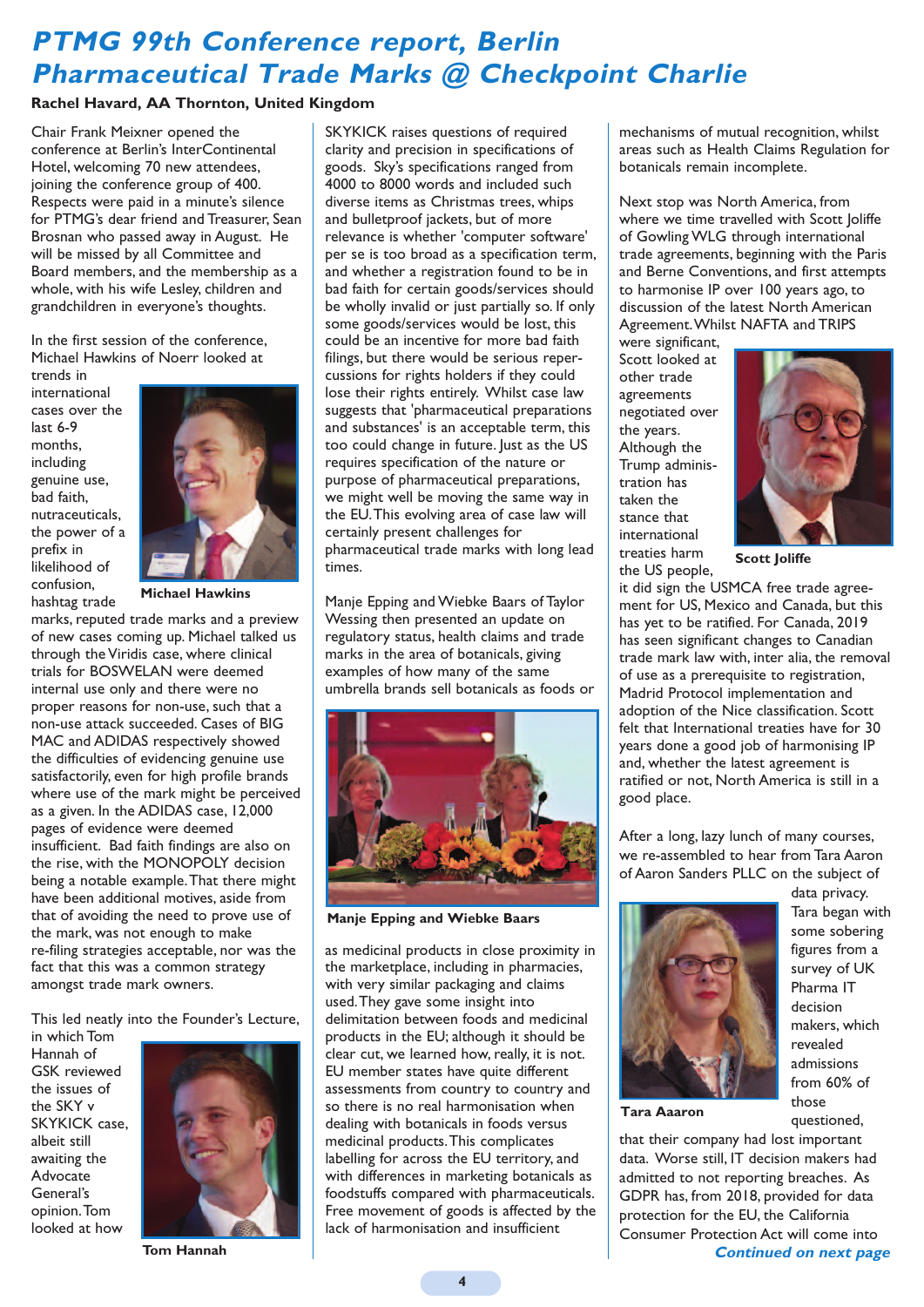efect from the beginning of 2020, and consumer protection legislation is soon to come online in Japan, Korea, Brazil, Nigeria,Australia and Thailand. Privacy raises important questions now in IP investigations, especially in cases of cybersquatting.As 'baddies have rights too', GDPR is leading to challenges. In particular, where WHOIS information was often used in IP investigations, these are now hampered by privacy shields and heavy redaction of the WHOIS database. Tara provided some recommendations for pharma trade mark attorneys, including the need to work with privacy departments, to remember the broad definitions of personal information, to carefully consider legitimate interests and how we are sharing information.



**André Maré**

trade mark portfolios in Africa.With more focus in African countries upon facilities for healthcare and access to

André Maré of ENSAfrca then spoke about managing pharmaceutical

medicine, has come increasing scope for pharmaceutical trade mark activity.André observed how, in Africa, the commercial origin of pharmaceutical brands has links to the history of colonisation; for example, UK businesses tend to enter through South Africa. André touched upon national as well as regional protection systems ARIPO and OAPI, and considered the Madrid Protocol route.There is the need for caution if looking to use the Madrid Protocol for African countries; for enforcement, there may be little benefit, as local ratification of agreements has not been completed, but there may be some benefit if registering for regulatory purposes, and little or no objections will be raised to Madrid designations.Africa's first to file trade mark systems make trade mark squatting an issue, especially by agents and distributors.Whilst enforcement is on the increase, there are long timeframes and the forms tend to be paper based and bureaucratic. Other general words of caution were that low competition amongst African trade mark attorneys leads to higher costs, and extra care should be taken when selecting local attorneys.

The last presentation of the day was from Baris Kalayci of Gun + Partners on the subject of fighting counterfeits and diverted medicines in and from Turkey. Smuggling and repackaging of pharmaceuticals in Turkey is apparently prolific, but Turkey is taking significant

steps to address the problem, as a signatory of the MEDICRIME Treaty and also with a number of related domestic laws and regulations. There are criminal sanctions for producing and selling



**Baris Kalayci**

fake medicines, including custodial sentences for trade mark infringement. Systems have also been introduced for medicine tracking, requiring that serial numbers be added to products. As the Social Security Institution buys most medicines in Turkey, we were told that pharmacists are getting involved in diverting medicines, with drugs often over ordered so that the patient gets what they need and the rest is sold on. Customs IP applications are very effective and Customs are given training on what to look for. For goods imported into other countries, investigations in Turkey are worth considering to see if those goods are being exported from Turkey.

Our day drew to a close with a relaxed and charming evening at Berlin's Arminius Market Hall. Jolly music played as we entered the historic market hall to be greeted by long candlelit tables between traditional stalls, subtle coloured lighting casting shadows on the high ceiling, and a feast of everything from schnitzel and warm fried potato salad, fish and chips and sushi to homemade ice cream and delicious cakes. Not to mention the wonderful selection of crisp local beers and wines.This was a great way to spend the evening of Reunification Day in Germany, with animated chatter amongst friends and colleagues from around the globe.

What is the best way to follow a late night of merry-making? Two back-to-back sessions on IP tax strategies the next morning, of course! Credit to all, in that the lecture hall was crowded, and Oliver Wehnert of Ernst & Young GmbH expressed his pleasure at the sight of the

'quite full room' before him.As the intangible nature of IP makes it mobile and easy to move from one country to another, Oliver talked of the resulting challenges in valuing IP. He explained that



**Oliver Wehnert**

identifying registered rights is the easy part, but a registration itself has no value for tax purposes, and the IP needs to be exploited for value to be added.Whilst the legal owner used to be the one entitled to residual profit, now it is much more vague, with legal ownership deserving only a funding return if nothing else is attached to add value, and it is the functions to enhance value that deserve residual profit. This leads to the need to look at who is involved in development and exploitation and where in the business or group structure they sit. Many documentation requirements therefore arise for multinational companies and there is the need for granular identification of how decisions are taken. In the event that double taxation occurs, this can be expensive and complicated to cancel out.

Alexander Loh of Merck KGaA followed on from Oliver's presentation to discuss his company's approach to IP tax strategies, i.e., to pay their fair share of taxes in the countries where they are active but they (quite rightly) do not want to pay twice.Alexander reiterated that, in pharma, it is a difficult question as to where profit is to be split, with long development cycles, but also projects may not be successful later on. Consideration should be given to a transfer of IP as each stage is reached. High values can be built up in IP and high capital gain results in high taxes, suggesting that it is better to transfer from the entrepreneur, then to the manufacturer, and then to local distribution companies.Alexander also discussed functions for attracting profits, reinforcing that where people are located and who makes the strategic decisions is a key question. Marketing intangibles and digital business are likely to make this difficult,

especially as digital business has no physical presence. **Potential** consumer contributions to adding of value to IP in a specific country, e.g. through social media,

greater challenges.



could bring even **Alexander Loh**

Admiration was expressed here for the 'innovative spirit' of the tax authorities.

Next, Ling Zhao of CCPIT spoke about protection of pharma brands in China, with focus on well-known trade marks and bad faith applications, taking us through the recent changes to Chinese legislation. Much evidence is apparently needed to prove well known status, and there can be reluctance by Chinese examiners to

**Continued on next page**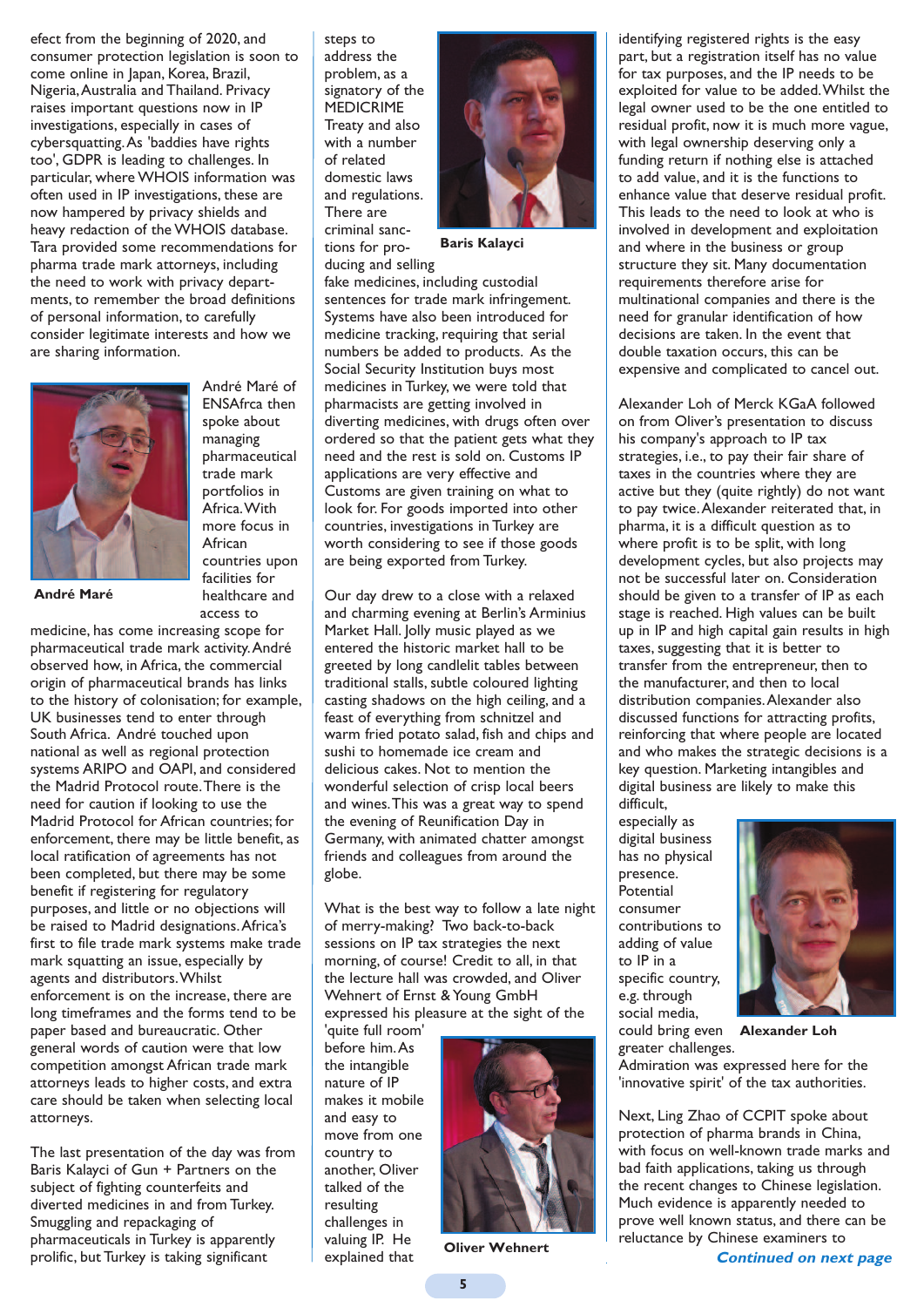review it all, such that they may prefer to uphold other grounds. However, well known marks can enjoy protection

extended to dissimilar goods. The main categories of bad faith applications include copies and imitations of famous trade marks and filing without intent to use, often



**Ling Zhao**

apparent where several thousand applications are filed by one individual applicant. Bad faith decisions are gaining traction, leading to a more positive outlook, with Chinese trade mark filings slowing down, and less private applicants. Meanwhile, Class 5 remains one of the top favoured classes for foreign applicants in China. It is good news that the success rate of oppositions is improving, especially with the crack down on bad faith applications, but Ling strongly recommends registration of trade marks as early as possible in China, and forward planning.

Our focus remained upon China for a presentation from Aaron Hurvitz of Kangxin Partners, on linguistics and the regulatory regime.Aaron spoke of the huge problem of trade mark squatting in the territory, with first filing of trade marks having become an entrepreneurial business. Chinese applicants will travel the



for lower profile brands for which to file trade mark applications, and they will even make token use of the marks to defend against non-use challenge.There is a clear danger in not searching

world and look

**Aaron Hurvitz**

in China before proceeding there, as obstacles will be run into quickly.Aaron recommended registration of trade marks in English, Chinese and transliterations simultaneously, and to cover necessary classes and subclasses, to prevent others filling the gaps.Although parallel imports are not a real concern, as pharma is very well regulated by China's Food & Drug Administration and any repackaging requires a trade mark certificate and a licence from the trade mark rights holder, counterfeit pharmaceutical manufacture is a widespread problem across the whole territory, with very proficient organised crime groups behind it.The Chinese government is making efforts to educate

the public and tackle the problem organically, and this is something pharma companies can assist with, especially to help recognition of counterfeits.

After a tasty buffet lunch and a good opportunity for networking, we took a step away from pharma and trade marks, to hear from Florian Drücke of the German Music Industry Federation, on the subject of the new Copyright Directive and securing a level playing field in the EU. How people listen to their music has evolved significantly from the Sony

Walkman through to music streaming, in just a short space of time. Florian explained how, with new platforms, it is becoming increasingly difficult to enforce copyright, but



**Florian Drücke**

also how implementation of the new Directive is likely to assist, with responsibility for online content-sharing service providers for licensing content, transparency for consumers and non-commercial consumer uploads covered by licences. In relatively recent history, cease and desist approaches were directed at general consumers downloading music.This did result in negative PR in music copyright owners looking to police what is theirs, but in an evolving industry with different and ever changing ways of listening to music, it is getting harder and harder for the creator to benefit. Clearer digital rights should mean fewer worries for citizens and, indeed, a more level playing field.

Then to Brazil, and Gustavo Piva de Andrade of Danneman Siemsen discussed software issues in the pharma industry, including the evolving area of digital health. Gustavo observed how software is required in such a diverse range of areas, from the logistics of manufacture to delivery with a complex chain of events, to testing and diagnostics with software and algorithms increasingly replacing doctors, to sensors which transfer biological responses into electric signals, plus health apps and AI solutions. Gustavo talked us through the evolution of law since the 1970s when software and hardware were sold together, through the 1980s when copyright protection became possible in software, through to TRIPS and Brazilian copyright legislation in the 1990s under which computer programs were defined as protected in the same way as literary works, with source code and programming essentially a text, as well as copyright in a graphic interface if it is original and the



overall appearance is not dictated by function. Brazil permits copyright registration which will prove ownership plus date of creation and help with obtaining

**Gustavo Piva de Andrade**

preliminary injunctions. Patients' interests are a key consideration to the courts and there is well developed Brazilian law in the software dispute area.

Rachel Cockburn Buhl of Ferring presented the final topic of the conference, 'The in-house trade mark function', sharing with us how she has needed to go way beyond portfolio management to deal with numerous challenges, including long lead times, multiple brand candidates for global clearance, insufficient communication between regulatory and legal teams and the high rejection rate of trade marks for marketing

authorisations. Rachel had found PTMG to be a huge source of support, and everyone loved her 'I heart PTMG' slide, leading to much covert photography of the slide for



**Rachel Cockburn Buhl**

their marketing tweets! In pharma, patents are often the focus … but patents expire. The in-house role is to secure and manage assets and to persuade management. Stakeholders may not think of trade marks first, hence the need to embed them in the heart of the business.We were also given some useful reminders of how outside counsel can help, in assisting portfolio management as much as possible, remembering regulatory processes, launch processes and lead times, and being mindful of internal challenges and constraints on budget.

With the end of another excellent educational programme, we dressed in our finery for the final evening's Gala Dinner at the beautiful, baroque Charlottenburg Palace.Armed with umbrellas, begged and borrowed, we braved the rain, to be rewarded with more candlelight, music, delicious food and good company.We waited with bated breath to hear where we will go for the Autumn 2020 conference – Amsterdam; but first, London in the Spring, so keep those umbrellas handy!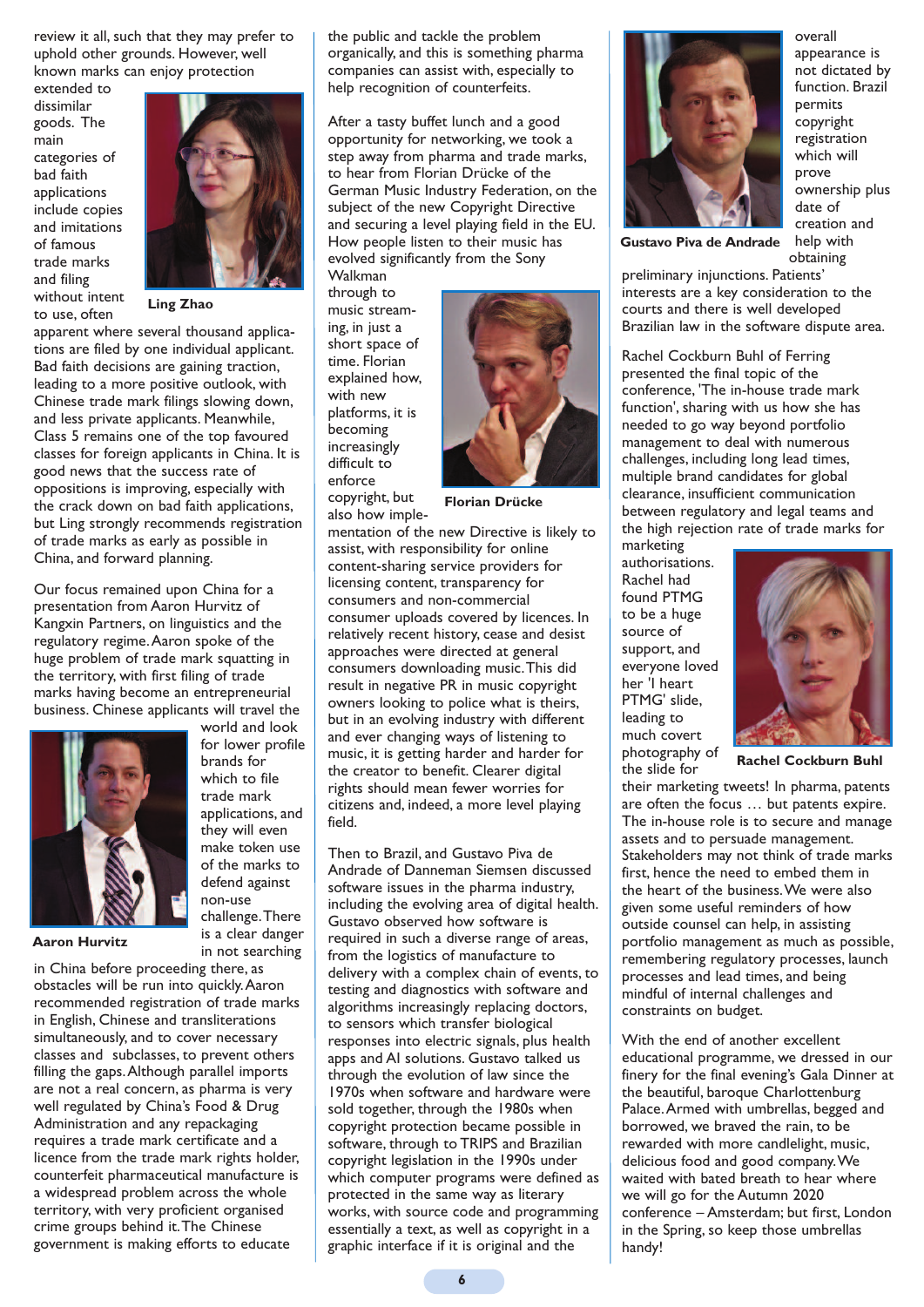# **International Update**

#### **EUROPEAN UNION**

#### **Dr. Thomas Tresper, Wegnerpartner Wegner & Partner mbB**

A comma can kill, it is said, or save a life. In the matter of life and death of an opposition, proof of use for some of the earlier marks depended on the General Court's interpretation of the specification of goods – and the importance of punctuation.

#### **Background**

AxiCorp had obtained an international registration designating the EU for the word mark AXICORP ALLIANCE and covering the goods 'pharmaceutical preparations' in Class 5, among other goods and services.Alliance Pharmaceuticals filed an opposition based on, inter alia, likelihood of confusion with the earlier EUTM registration for ALLIANCE, covering the following goods in Class 5: 'Pharmaceutical preparations but not including infants' and invalids' foods and chemical preparations for pharmaceutical purposes.' The EUIPO rejected the opposition on the grounds of lack of evidence of genuine use.The Board of Appeal concluded that the Opposition Division had correctly interpreted the specification strictly, as excluding chemical preparations for pharmaceutical purposes. Even if it were to be considered that the specification included certain pharmaceuticals of herbal origin, the applicant had not shown that the mark ALLIANCE had been used for such pharmaceuticals, given that the evidence of use submitted referred exclusively to synthetic components.

#### **Decision**

The General Court annuls the decision in so far as the Board of Appeal dismissed the appeal for lack of evidence of genuine use.The Court states that the wording of the specification in English, the language in which the earlier EUTM was filed, might give rise to two possible literal interpretations: In the absence of punctuation or additional information, one possible literal meaning of the specification suggested that both 'infants' and invalids' foods' and 'chemical preparations for pharmaceutical purposes' were covered by the restriction 'but not including'. However, another possible literal interpretation did not exclude 'chemical preparations for pharmaceutical purposes' from the specification.The Court finds that, in the context of determining the extent of the protection of an earlier

EUTM and assessing the evidence of genuine use of that mark, if two possible literal interpretations of the specification of that mark exist, but one of them would lead to an absurd result as regards the extent of the protection of the mark, such difficulty must be resolved by opting for the most plausible and predictable interpretation of that specification.The Court holds that it would be absurd to adopt an interpretation of the specification which would have the effect of excluding all of the applicant's goods, leaving only goods in respect of which it has not sought trade mark protection as goods protected by the earlier EUTM. In view of these considerations, the EUIPO had incorrectly interpreted the specification.

#### **Comment**

Can punctuation or its absence kill? Sir Roger Casement claimed that he was being hanged on a comma, but that may be a myth. In the famous example, 'Let's eat Grandma', it would be absurd indeed to assume that a comma or rather its absence marked the difference between good children and cannibals.And yet, the sentence has often been used as a lesson on how to be clear and precise. Clarity and precision is required of a trade mark applicant when identifying the goods and services for which the protection of the mark is sought, to enable others to determine the extent of the protection on that basis alone.That burden was on the trade mark applicant even before the current Article 33(2) EUTMR entered into force. In the case decided by the General Court, one might question whether it would lead to a nonsensical result if 'chemical preparations for pharmaceutical purposes' were meant to be excluded from the goods 'pharmaceutical preparations', and whether the authorities or third parties are able to establish the trade mark proprietor's intention on the sole basis of the identification of the goods.

#### **INDIA**

#### **Radha Khera & Samta Mehra, Remfry & Sagar**

In October 2019, the High Court of Delhi in the case of Glaxo SmithKline Pharmaceuticals Ltd. and Ors. v Naval Kishore Goyal and Ors. once again adjudicated on 'deceptive similarity of trademarks'.

The marks in question were ZENTEL and FENTEL- both for pharmaceutical preparations. Glaxo Smithkline

Pharmaceuticals Ltd. (GSK), together and through their subsidiaries and affiliates worldwide is engaged in the business of manufacturing and marketing a wide range of pharmaceutical, medicinal and health care products. ZENTEL is one of its brands of medicine for de-worming purposes in human beings and stands registered in India since 14 May 1980 and has been used in India since 1986.

In March 2003, on learning of a similar product FENTEL, being manufactured and sold by the Defendants for identical goods, GSK filed a suit against them.The suit was first listed in July 2003 wherein the Court granted ex-parte injunction in favour of GSK and restrained the defendants from manufacturing, selling or offering for sale pharmaceutical preparations under the trade mark FENTEL or any other similar mark. Thereafter, the said injunction was confirmed in September 2004. Proceedings in the main suit progressed and on the basis of the pleadings, issues were framed. The main issues to be decided were a) whether the use of the mark FENTEL by the defendants amounts to infringement of plaintiffs registered trademark ZENTEL and b) whether the suit was liable to be dismissed on the ground of delay, laches and estoppel.

The Defendants' contention was that their product FENTEL had been introduced in 1998 and had acquired substantial reputation in the market.They claimed that the word FENTEL had been derived from the name of their company, nature of disease and the drug Albendazole – F from FAITH, which was part of the company's trading style, ENT obtained from the Greek word enterikos which meant intestines and EL from the name of the drug.They further contended that the mark was being publicized and promoted alongside the ZENTEL products for several years and that the Plaintiffs had not raised a timely objection on use of their mark.Thus, on grounds of delay, latches and estoppel, the Defendant argued that plaintiffs were not entitled to the relief of injunction.

Addressing the issues raised in the Suit, the Court highlighted the dictum by Supreme Court in the case of F. Hoffman La Roche v Geofferey Manners wherein it was held that the marks have to be compared from the point of view of an average person of imperfect recollection and meticulous comparison of the words side by side is not to be made.The true test to determine deceptive similarity is whether the totality of proposed marks is such that it is likely to cause confusion or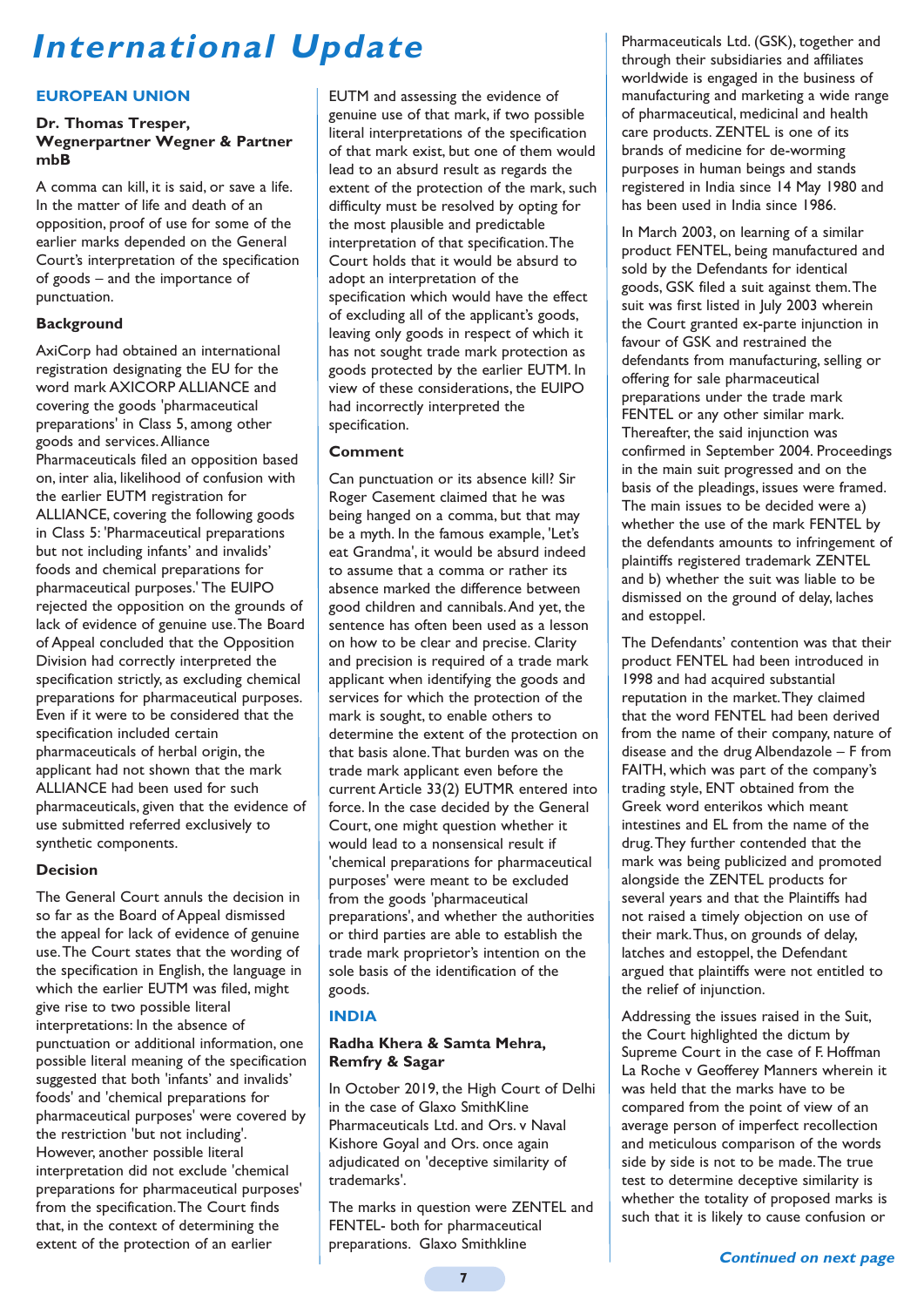# **International Update continued**

mistake in the minds of persons accustomed to the existing trade mark. Stress has to be laid on common features rather than on differences in essential features. Bearing this in mind, the Court in this case held that the marks ZENTEL and FENTEL were overwhelmingly similar visually, structurally and phonetically.The Court further considered that both drugs were being used for treatment of the same condition and while these drugs were to be sold on prescription by a medical practitioner, mistakes could not be eliminated for deceptively similar trade marks – either on account of lack of competency or availability of medicines across the counter which is not improbable in a country like India.The court also observed that the adoption of the said mark by the defendants is not honest and the explanation given for adoption is downright imaginative and farfetched and only to confuse the court.

The Court also touched on the aspect of laches and stated that mere inaction on the part of the plaintiff did not preclude them from suing for infringement. It stated that in order to claim the defence of acquiescence, there should be a tacit or an express assent by the plaintiffs to the defendants using the mark in a way encouraging the defendants to continue the business.

In light thereof, it was confirmed that the use of the mark FENTEL by the defendant amounts to infringement of the plaintiffs registered mark ZENTEL and a decree of permanent injunction was passed in favour of the plaintiffs.Also, based on the facts and the law, the contention of defendants on delay and acquiescence was rejected. However, nominal damages were granted in the matter as the Court believed there was no basis to award damages solely on the assumptive sale of products. It stated that the Plaintiffs failed to prove actual damages and only costs to the tune of USD \$4,200 were granted.

The case once again highlights the concept of deceptive similarity of trade marks and the need for a stricter scrutiny required for pharmaceutical, medicinal and health care related products. It is only fair that extra caution be exercised whilst dealing with products concerning human health.

#### **SERBIA**

#### **Gordana Pavlovic, Cabinet Pavlovic, Brussels and Belgrade**

The Patent and Trade Mark Office has prepared a draft Trade Mark Law which aims to further harmonise the Serbian

trade mark legislation with that of the European Union (in particular the Harmonisation Directive 2015/2436 and the Enforcement Directive 2004/48).The draft was approved by the Government and sent to the Parliament for debate. Below is the summary of the main provisions of the proposed Law.

On the positive side, the proposed law reintroduces a provision stating that a trade mark owner can prohibit not only the import and export of infringing goods, but also their transit through Serbia. In the past, the Serbian trade mark legislation provided for the protection of trade marks against goods in transit but, following changes in the European legislation, such protection was removed from the Serbian legislation.The reintroduction of this provision is a welcome move.

On the negative side, the proposed law replaces national exhaustion by international exhaustion.This is a result of extensive lobbying against national exhaustion on the grounds that it distorts competition and results in higher prices for end consumers. In the first draft, the Serbian IP Office had proposed the principle of European exhaustion, but the idea was later abandoned since Serbia is not yet a member of the European Union. The proposed Trade Mark Law provides for international exhaustion, which will be replaced by European exhaustion when Serbia joins the European Union.

The proposed Trade Mark law also introduces opposition proceedings, in combination with ex officio examination on absolute and relative grounds - the latter being the system that the Serbian IP Office has followed for years.This means that trade mark applications will first be examined on absolute and relative grounds and, if found suitable for registration, they will be published in the Intellectual Property Gazette for opposition purposes.The Serbian IP Office claims that keeping a system of ex officio examination on relative grounds minimises the instances of consumer confusion, which may occur because small and medium-sized companies often do not have the resources to monitor the Serbian register and take appropriate steps to oppose later trade marks.

The deadline for opposition is three months from publication date. If the applicant does not respond, the opposition will be automatically accepted.At the request of the applicant, the opponent must submit evidence of use of its earlier

trade mark, otherwise the opposition will be refused.The proposed law provides for a cooling-off period of 24 months maximum.

The decisions of the Serbian IP Office can be challenged by filing an administrative lawsuit before the Administrative Court. The proposed law abandons the possibility of appealing to the Board of Appeals at the Ministry of Education, a remedy which did not work very well in practice.

Further, the proposed law provides for the mandatory use of trade marks.Third parties can challenge a trade mark in case of unjustified non-use during a period of five years starting from the registration date or the date of last use.The novelty is that, in case of cancellation for non-use, the trade mark will cease to be valid on the date of filing of the non-use cancellation action. In the past, trade marks ceased to be valid on the date of expiry of the five-year period (from the registration date, respectively from the date of last use). Use of an earlier trade mark is also required to file an opposition/invalidation/infringement action, but only if the trade mark was registered for longer than five years.

Further, trade mark enforcement has been improved under the proposed law.The law features detailed provisions on the collection of evidence, preliminary injunctions, the securing of evidence and the calculation of damages.The statute of limitation remains three years from the date on which the trade mark owner became aware of the infringement and the identity of the infringer, and five years from the date of the infringement.The novelty is that, in case of continuous infringement, the five-year term is calculated from the date of the last infringement, which is a welcome change. The law also introduces liability for intermediaries.

The proposed law provides that the new law will apply to applications filed and proceedings initiated, after the enactment of the law.

#### **TURKMENISTAN**

#### **PETOSEVIC**

A new Law on Trade Marks entered into force in Turkmenistan on 19 June 2019, introducing important changes and clarifying the trade mark registration procedure.

#### **Trade Mark Definition**

The new law defines a trade mark as a verbal, graphic or 3D designation of any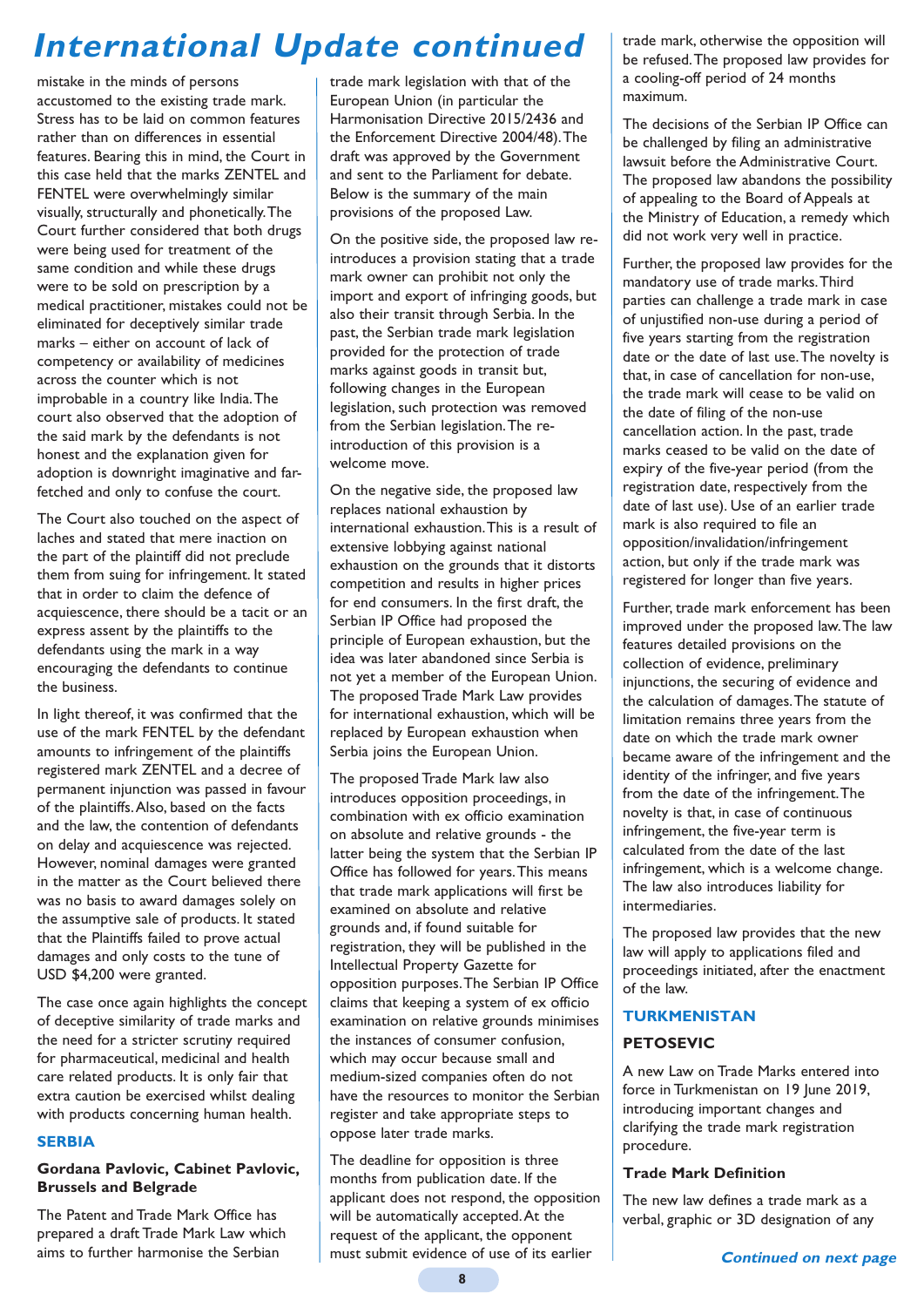# **International Update continued**

colour or colour combination, or a combination of such designations, which serves to distinguish goods, works and services.The expression 'other designations' referring to non-traditional trade marks is not present in the new law, so it follows that non-traditional trade marks will be denied protection.The term 'service mark' that was present in the previous law was also removed from the new law for being synonymous with the word 'trade mark'.

### **Protection Period**

According to the new law, trade marks filed before 5 November 2008 will be valid for 10 years from the registration date, like in the previous law, while those filed after this date will be valid for 10 years from the application filing date.

### **Well-Known Trade Marks**

The new law excluded the previously existing articles relating to the protection of well-known trade marks, which means that trade marks can no longer be recognized as well-known or be granted special status in Turkmenistan, unless the determination of well-known status is provided for in the by-laws which are yet to be adopted.

### **Grounds for Refusal**

In the new law, the list of grounds for refusal of a trade mark registration is now divided into two, namely, absolute and relative, while several new grounds for refusal were added.Trade Marks will now also be refused if they contain the following:

- Names of states, international organizations, etc., as well as words derived from them, (e.g. Russian, Turkmen, Mexican, etc.); these may be used as unprotected elements, provided that there is a permission of the relevant authority;
- Characteristics of goods, including their type, quality, quantity, properties, purpose, value, as well as the time, place and method of their production or sales; these could previously be included as unprotected elements, which is no longer possible.

#### **List of Goods/Services**

It is no longer possible to file a trade mark application using class headings to cover all goods and services indicated in the classes.Where class headings and other general terms are indicated in the list of goods, the scope of protection will include only those goods and/or services

covered by the literal meaning of those terms.

### **Subsequent Filing of Documents**

The time period for the subsequent filing of documents related to the application has been extended from two to three months from the filing date.This deadline can be further extended for up to three months (rather than six months, as previously) upon the applicant's request. One document that cannot be subsequently filed is the proof of payment of the official trade mark filing fee.

#### **Formal Examination**

The new law also specifies that formal examination should be carried out within one month after the expiration of two months from the application filing date. The former law did not specify the time period for conducting formal examination.

Under the new law, applicants can also request accelerated formal examination within ten working days from the request filing date, subject to payment of a fee.The former law did not include such provision; it was included in a by-law.

### **Oppositions and Observations**

While the former law required the Turkmen PTO to notify applicants of any oppositions or observations received following the completion of formal examination and the publication of relevant information in the Official Gazette, the new law has removed this requirement.

## **Substantive Examination**

According to the new law, substantive examination should begin after the formal examination, but not earlier than six months from the application's priority date.While the previous law required the completion of substantive examination within 12 months from the filing date, the new law only specifies when substantive examination should begin.

However, the new law introduces the possibility to accelerate substantive examination to as little as 20 working days from issuing the formal examination decision, at the request of the applicant and subject to payment of a fee.At the same time, if an application with an earlier convention priority is received from another applicant for an identical trade mark and for similar goods or services, Turkmen PTO is entitled to invalidate the trade mark registered in the accelerated procedure.

### **Invalidation of Trade Mark Registration**

The new law introduces several new grounds for trade mark invalidation, namely if:

- The trade mark was registered in the name of a person not engaged in entrepreneurial activity;Article 3 of the new law states that 'a trade mark may be registered in the name of a physical person engaged in entrepreneurial activities without forming a legal entity, or a legal entity engaged in entrepreneurial activities';
- The trade mark is identical or confusingly similar to a previously registered appellation of origin (AO), unless the designations in question are included in the trade mark only as unprotected elements and registered for the same goods and in the name of the same person as the AO;
- An agent or representative of the trade mark owner, in one of the contracting parties to the Paris Convention, filed an application for the registration of the same trade mark in their own name, unless this action was justifiable;
- An identical or confusingly similar trade mark to the competitor's is registered for similar goods and/or services; however, clarification is needed to further interpret the meaning of 'competitor' in this context.

#### **Disputes and Appeals**

The new law now specifies that trade mark registrations may be invalidated by Turkmen PTO's Appeals Commission decisions or court decisions.This is an important new provision because it clarifies which state bodies have jurisdiction to handle trade mark invalidations.

Finally, the period for appealing the Appeal Commission's decisions in court has been shortened from six months to 45 calendar days.

# **VENEZUELA**

#### **Ricardo A. Antequera H., Antequera Parilli & Rodríguez**

For Venezuela, 2019 has been a very challenging year.The political and economic crisis has increased and relating to intellectual property rights, we faced constantly changes in process and decisions that impacted the regular course of matters.

Since 2014 a highly discriminatory payment system for foreign entities was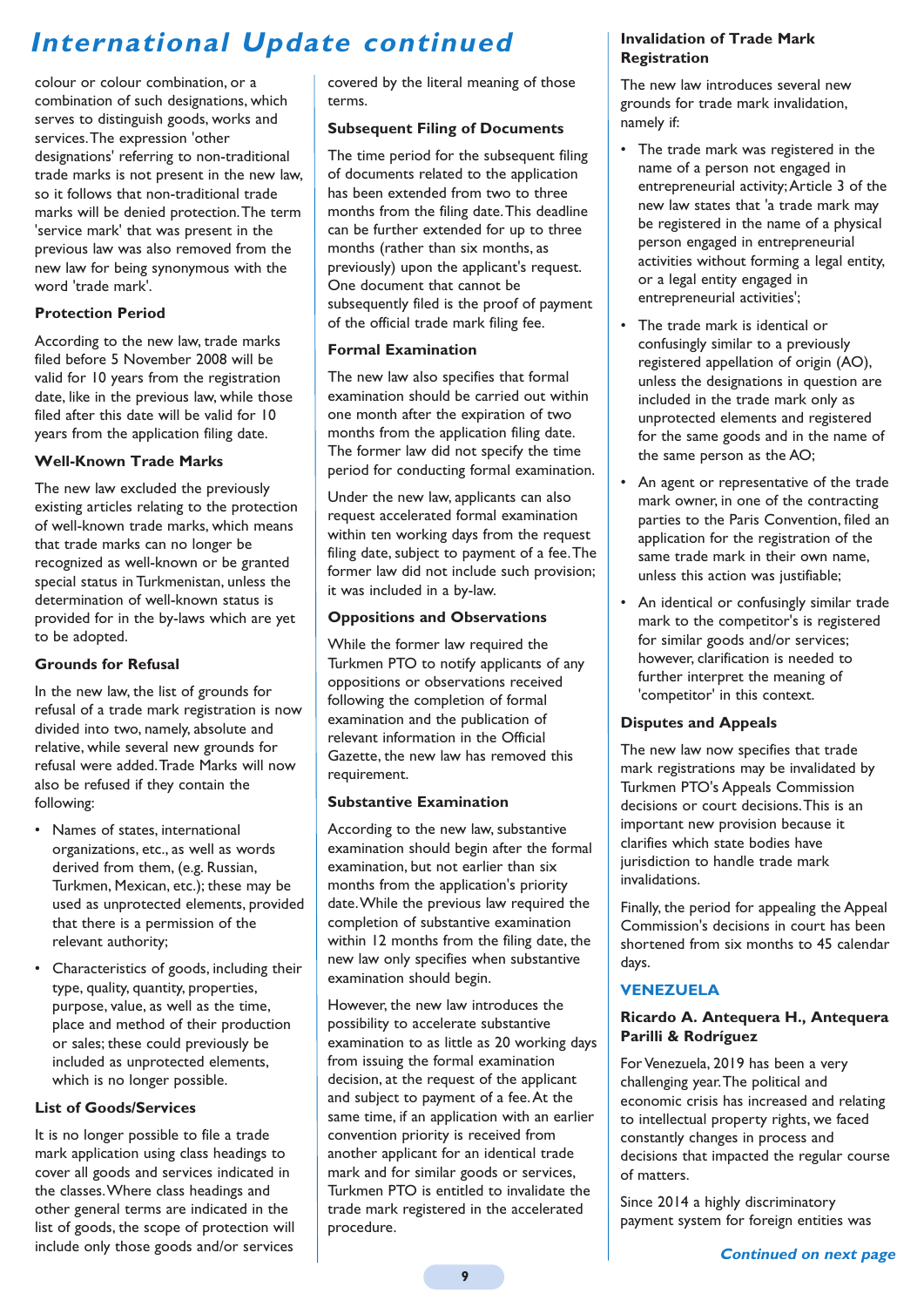implemented by Venezuelan Trademark Office (SAPI).This was followed by a temporary suspension of payment of official fees in 2018, and then at the start of this year the designation of the Venezuelan government crypto currency, the Petro, as the only way to pay official fees. Despite the fact that there is no provision in the US sanctions (US Executive Order 13850) that prohibits US persons from the payment of official fees for the acquisition and maintenance of IPRs in Venezuela, payment in Petros is in violation of these sanctions and thus rights holders can no longer pay these government fees.

As a result of extensive discussions and hearings between the IP community and SAPI, a new alternative was offered.At the beginning of May, SAPI posted on its website and related social media accounts the availability of a new procedure for the payment of official fees for foreign IP holders in US dollars or EUROS, but only in cash.

However, the mechanism is far from perfect, since this new procedure will require authorized IP law firms to have access to US dollars in cash. Early on in August another set of US sanctions were enacted upon Venezuela, prohibiting US individuals or companies from engaging in transactions with the Government of Venezuela, by broadening the scope and definition of Government of Venezuela to include not only some state owned companies and particular officials but also including this time all property and property interests of the Government of Venezuela

On the same day as the issuance of this new Executive Order, 6 August 2019, OFAC published new General Licenses, and among them, General License 27 in which they expressly authorize US persons to pay fees to the Government of Venezuela and to pay reasonable and customary fees and charges to attorneys and representatives within the US or Venezuela in connection with intellectual property transactions.

Consequently, General License 27 authorizes transactions in connection with the protection, maintenance and enforcement of intellectual property rights in Venezuela, including the payment of official fees. Expressly permitted are the filing, prosecution and maintenance of any patent, trade mark, copyright, or other form of intellectual property protection in Venezuela, as well as the filing and prosecution of opposition or infringement proceedings with respect to an IP right, or the entry of a defense in such proceedings.

# **Bad faith or not? The sky is the limit**

### **Rachel Wilkinson-Duffy, Baker McKenzie**

This year has proved useful in providing us with two potentially very formative EU trade mark cases dealing with the thorny issue of what constitutes bad faith.

### **AG opinion in SkyKick v Sky**

In his opinion in the Sky vs SkyKick case, the Advocate General (AG) of the Court of Justice of the European Union (CJEU) on 16 October 2019 potentially introduced ground-breaking new principles in EU trade mark law.

In the view of the AG, a registered proprietor could be regarded as acting in bad faith if there was no genuine intention to use the mark on the full range of applied-for goods or services, even in cases where a very broad specification term might also cover goods or services for which there is a genuine intention to use. Should the CJEU follow the AG's opinion, this could have far-reaching ramifications for trade mark registrations covering broad terms.

This widely reported case followed a referral from the High Court of England and Wales and involved proceedings in which the well-known broadcaster Sky sued SkyKick (a supplier for cloud migration software) for trade mark infringement of UK and EU registrations for SKY. The registered specifications included goods such as 'whips' and 'bleaching preparations', for which Sky prima facie had no intention to use, as well as more obviously relevant, but extremely broad, goods such as 'computer software'. SkyKick contended that Sky's registrations were invalid because (i) the goods and services were not specified with sufficient clarity and precision and (ii) Sky had no intention to use in relation to the full range of goods and services, thus the applications were made at least partially in bad faith.

#### **In the AG's opinion:**

• A lack of clarity and precision is not, in itself, a ground for invalidity. However, permitting registration for excessively broad terms such as 'computer software' is unjustified and contrary to the public interest. Furthermore, while such a term may be clear, it lacks precision, as the goods are too variable

in their function and field of use to be compatible with the function of a trade mark. Such a registration would provide a monopoly of immense breadth not justified by any legitimate commercial interest of the proprietor. On this point, the opinion goes so far as to reference the strict practice of the USPTO, seemingly with a nod of approval.

- The intention of the proprietor to use should be considered when assessing whether the criteria for precision is met, mirroring the principles for determining revocation for non-use, in particular when use is only in relation to subcategories of goods/services. The opinion does not envision a change in examination practice, as it would remain inappropriate for a trade mark office to determine whether there is an intention to use during the course of examination. Nevertheless, it is difficult to see how an office, which is required to consider the clarity and precision of specifications, could justify not objecting to a term such as 'computers software' on examination in the face of a ruling by the CJEU that it is not precise.
- Any application filed with no intention to use, even if only in relation to some goods/services, resembles an anticompetitive attempt to prevent third parties from developing their own commercial activities, which is clearly not the objective of the trade mark system. The mere fact that the applicant may be attempting to acquire a general monopoly, rather than prevent a specific third party, is irrelevant and such behaviour still amounts to an abuse of the trade mark system.
- Contrary to prior case law of the General Court, the Regulation and Directive are sufficiently clear (now in Article 59(3) and Article 7 respectively) that, where grounds for invalidity only apply to some goods or services, a registration shall be declared invalid only to that extent. As such, a registration can be deemed only partially filed in bad faith, including where the intended use was only in relation to subcategories of categories applied for.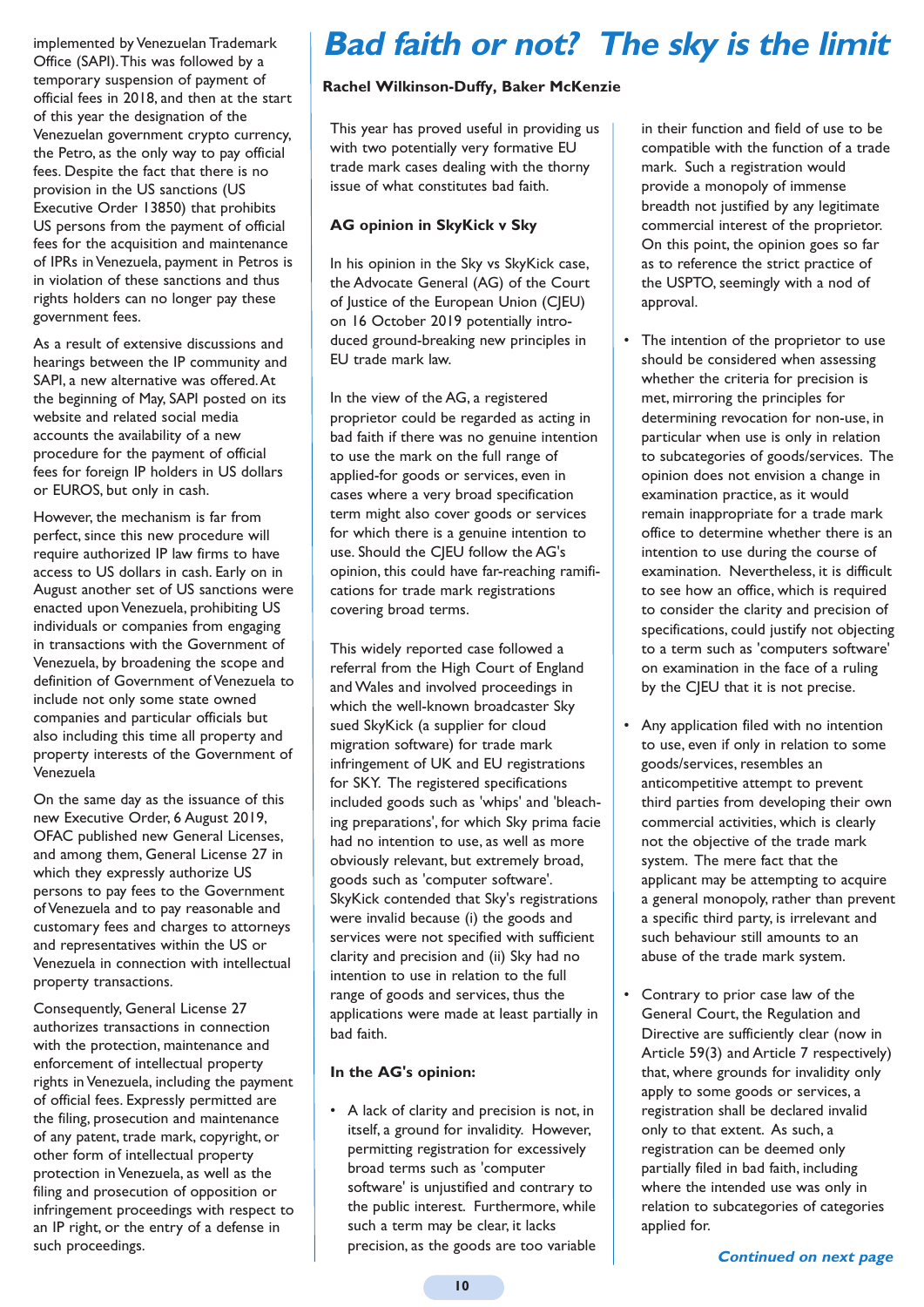# **Bad faith or not? The sky is the limit continued**

#### **EUIPO Board of Appeal in Monopoly**

The second noteworthy recent case on bad faith involved the slightly earlier decision of the EUIPO's Second Board of Appeal issue on 22 July 2019 in Kreativni Dogadji v Hasbro, which at the time of writing was understood to be under appeal to the General Court.

This case involved an application to invalidate an EUTM registration owned by Hasbro for MONOPOLY on the grounds that it was filed in bad faith for the sole purposes of circumventing the use requirements. Hasbro had prior EUTMs for the identical mark MONOPOLY and the challenged registration covered goods/services already protected under these older, and notably vulnerable to non-use attack, registrations, in addition to a wider category of goods/services.

After the unusual step of conducting an aural hearing, in which Hasbro provided oral evidence through cross-examination, the Board held that it saw no commercial logic for the re-filing of an identical mark for identical goods/services other than to avoid the need to prove use in enforcement proceedings. Hasbro's registration was therefore declared invalid for all the goods/services already protected by prior registrations. This finding appears to have focused on two points:

- i. that the Board considered Hasbro's evidence to include an admission that there is an advantage in a filing strategy which avoids the need to prove genuine use in opposition proceedings (although this point was contended by Hasbro), and
- ii. Hasbro did not allow its older registrations to lapse on renewal, implying that the decision to re-file was not for the purpose of portfolio consolidation. On the second point, however, it is worth noting that the older registrations formed the basis of ongoing oppositions when they became due for renewal, which under EU principles would have fallen away insofar as they were based on these registrations had they not been renewed.

#### **Importance for pharma**

Both these cases, if the principles are upheld, will have a potentially far-reaching impact on EU trade mark practice. SkyKick would introduce into EU law the requirement for a genuine intention to use which has not previously been considered present and significantly lift the bar on what is considered to meet the criteria of 'precise'. This has the potential to shift filing practice on specifications within the EU from its current, arguably overly permissive, approach to one which is more closely aligned with that followed in the US. The extent of such a shift is, however, likely to determine whether this is widely perceived as a positive change, or an undue restriction on trade mark proprietors. For many of us who have experienced the ever increasing challenge of clearing a new mark for use and registration, this shift is likely to be at least cautiously welcomed. It may, however, have a lower practical impact in the overall clearance of pharmaceutical trade marks though, where it is necessary to cross both the regulatory and trade mark hurdles. Unlike other sectors in which a more precise description of goods and services would avoid a conflict with marks registered for those of a different function and field of use, a pharmaceutical mark may still be refused regulatory clearance if considered too similar to a trade mark used in relation to a product for an entirely different indication. Nevertheless, the requirement for a more precise description is still likely to have a positive impact on trade mark clearance for class 5 goods.

This leads to the question of whether broad terms such as 'pharmaceutical preparations' or 'medical devices' are likely to be permissible if the AG opinion is upheld. Applying the AG's reasoning, it must be assessed whether the goods which fall within these broad categories are too variable in their function and field of use to be compatible with the function of a trade mark. There is certainly scope to maintain that they are and we can expect this line of argument to become commonplace. Whether or not the trade mark offices in the EU would start to apply such a stricter approach at the examination stage remains to be seen. However, with only partial invalidity or refusal being a potential outcome, for

those brand owners who wish to maintain the practice of filing for broad terms, there seems little incentive to limit the scope of protection applied for to more precisely mirror the intended use, other than to avoid future objections. The AG's opinion does not categorically answer whether a trade mark office or court in handing a dispute may proactively amend a broad specification term, or if the proprietor must offer this up in advance of a decision. An analogy was drawn in the opinion between the assessment of intention to use and after genuine use, so following that reasoning it seems a reasonable conclusion that the proactive approach by the office or court would be appropriate, as it is when determining the scope of protection in a non-use revocation action. Nevertheless, while this remains uncertain, it would seem prudent for applicants seeking to file broadly to adopt the policy of including both broad and more precise terms independently going forward.

A further concern envisaged by these two cases is the potential combination of a requirement for a genuine intention to use and a prohibition on re-filing, if the policy adopted in Kreativni Dogadji v Hasbro is upheld and broadly applied. This would have the potential of introducing a particularly significant additional hurdle for pharmaceutical trade mark owners. As established in Viridis v Hecht Pharma, a lack of use due to delays in the conclusion of clinical trials and obtaining marketing authorisation does not constitute a valid reason for non-use sufficient to maintain a registration. In such circumstances, one can envisage a scenario where a trade mark owner has lost its first registration due to a non-use attack but is barred from re-filing on the grounds that this merely circumvents the use requirements. One can only hope that a proper assessment of the facts in such a case would result in a different outcome. A requirement for an intention to use, if applied strictly, could also have significant implications for those who keep a trade mark bank, where at the time of filing it is not known which specific goods the mark is intended for use.

Given the very wide-reaching potential impact of these cases, they will certainly be ones to watch closely.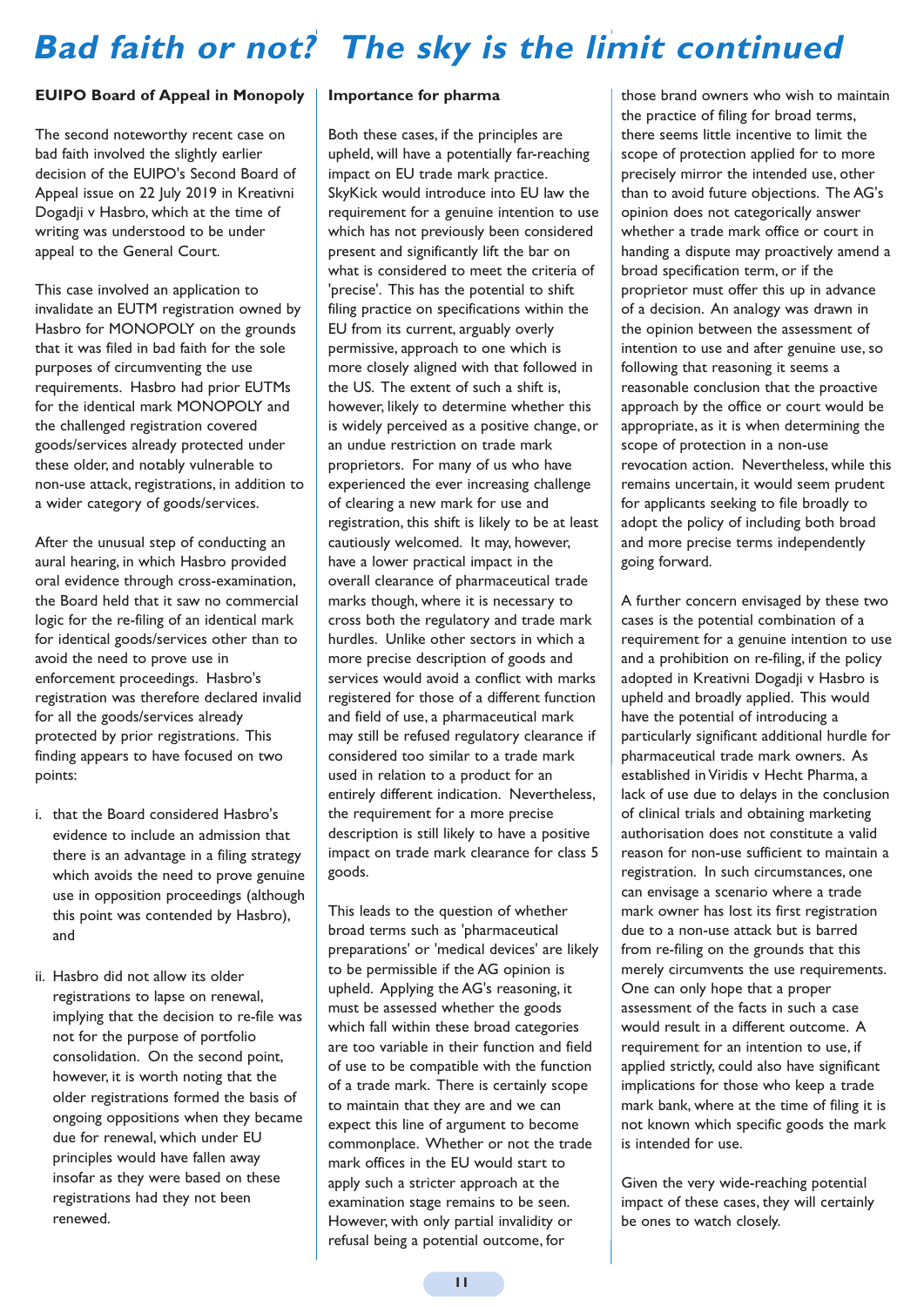# **Non-Use Defence in Litigation Proceedings in Turkey**

## **Güldeniz Dogan Alkan and Dicle Dogan, Gün + Partners**

Our May 2019 article in LL&P focused on the non-use defence in opposition proceedings.This time we will be concentrating on the non-use defence in court proceedings.Article 25/7 of the Industrial Property Code (IPC) regulates invalidation actions and Article 29/2 regulates infringement actions regarding trade marks. Both articles refer in their last paragraphs to Article 19 foreseeing the procedures for the non-use defence. Article 19 of the IPC governs the non-use defence in opposition proceedings. Accordingly, the mechanism of a non-use defence can be applicable for invalidation and infringement actions.

In invalidation actions based on confusing similarity, the non-use defence may be claimed by the defendant similar to proceedings before the Turkish Patent and Trademark Office (the Office).The plaintiff must prove use of the trade mark that the court action relied upon within the previous five years, starting from the filing date of the court action.This mechanism has also been incorporated into court actions.The main reason behind this is to avoid earlier trade mark owners abstaining from filing oppositions where this defence is implemented and therefore bypassing such a defence mechanism by only filing court actions once the younger trade mark is registered.

If the trade mark that a court action relied upon has been registered more than five years before the contested trade mark's filing or priority date, the plaintiff must also prove the use of its trade mark within the previous five years. If the plaintiff fails to prove that the trade mark was effectively used in Turkey or if the justified reason for not using the trade mark is not proven, the request for invalidation will be partially or entirely dismissed.

In infringement actions, if the defendant requests proof of use, in accordance with Article 29/2 the plaintiff must prove the use of its trade mark within the previous five years from the filing date of the court action.

The non-use defence, both in invalidation and infringement actions can be asserted

according to general procedure rules determined in the Turkish Procedure Law numbered 6100.As per the Turkish Procedure Law, upon filing the invalidation or infringement action the plaint petition and its exhibits are notified to the defendant. Once the plaint petition is notified, the defendant must submit a response petition within two weeks. In that response petition the defendant must allege the non-use defence so that the court then orders the plaintiff to submit evidence supporting the use of the trade mark(s) relied upon. But the IPC provides a period of one month for submitting proof of use evidence, so these two provisions are contradictory.

Since the non-use mechanism is regulated as a defence, the courts do not have the authority to ex-officio request proof of use from the plaintiff.A decision regarding trade mark use shall be made at preliminary examination stage before hearing the case on the merits if the defendant asserted the non-use defence. In practice, we see that most judges do not render such decisions regarding nonuse defence at the preliminary examination phase.The courts refer to experts for evaluation of trademark use. The court may choose to appoint one expert or an expert panel and based upon their evaluation, the judge then renders a decision on the merits.

It should be noted that in case the defendant applies for such a defence mechanism, and if the court concludes that the trade mark is not used and therefore dismisses the request for invalidation or infringement actions, this would not automatically cause the revocation of the plaintiff's trade mark. However, the defendant is entitled to file within two weeks a counter-action requesting the revocation of the plaintiff's trade mark.

Due to the technicality of the pharmaceutical sector, usually the courts appoint an expert panel consisting of three experts.The experts are required by the court to provide opinion merely on the technical points within their specialist area and not on the merits of the case. Consequently, based on parties'

submissions, evidence and the expert review of the file, the court delivers its judgment at the last hearing and within a couple of months the reasoned decision is drafted.

As to proving trade mark use - invoices, price lists, catalogues, product codes, products, packaging, signboard visuals, advertisements, promotions and their invoices, marketing surveys, opinion researches, information about the commercial activity and any additional documents or statements regarding Turkey can be submitted to the courts.

While assessing genuine use the court shall take different factors into consideration. For example, time, place, nature, extent of use and use for the goods/services for which the trade mark is registered should be examined.All evidence submitted to the file should be explicitly linked to the trade mark, dated and should demonstrate genuine trade mark use in Turkey.

Under Turkish regulations, pharmaceutical products should obtain a marketing authorization from the Turkish Ministry of Health to be sold only in pharmacies and marketed to healthcare professionals. Such marketing authorizations can be applied for only by entities or real persons residing in Turkey. Advertising of pharmaceuticals to the general public is prohibited.Therefore pharma companies can only promote their products to healthcare professionals which can present difficulties when proving use. Brochures, presentations, documentation regarding scientific meetings held in relation to their products and any other kind of documentation is important in this connection.

Another hurdle is the fact that often the entity owning the marketing authorization in Turkey and the trade mark owner are not the same. In such cases, the trade mark owner should explain the connection with the local entity and submit extensive documents showing that the local entity is using the trade mark in Turkey.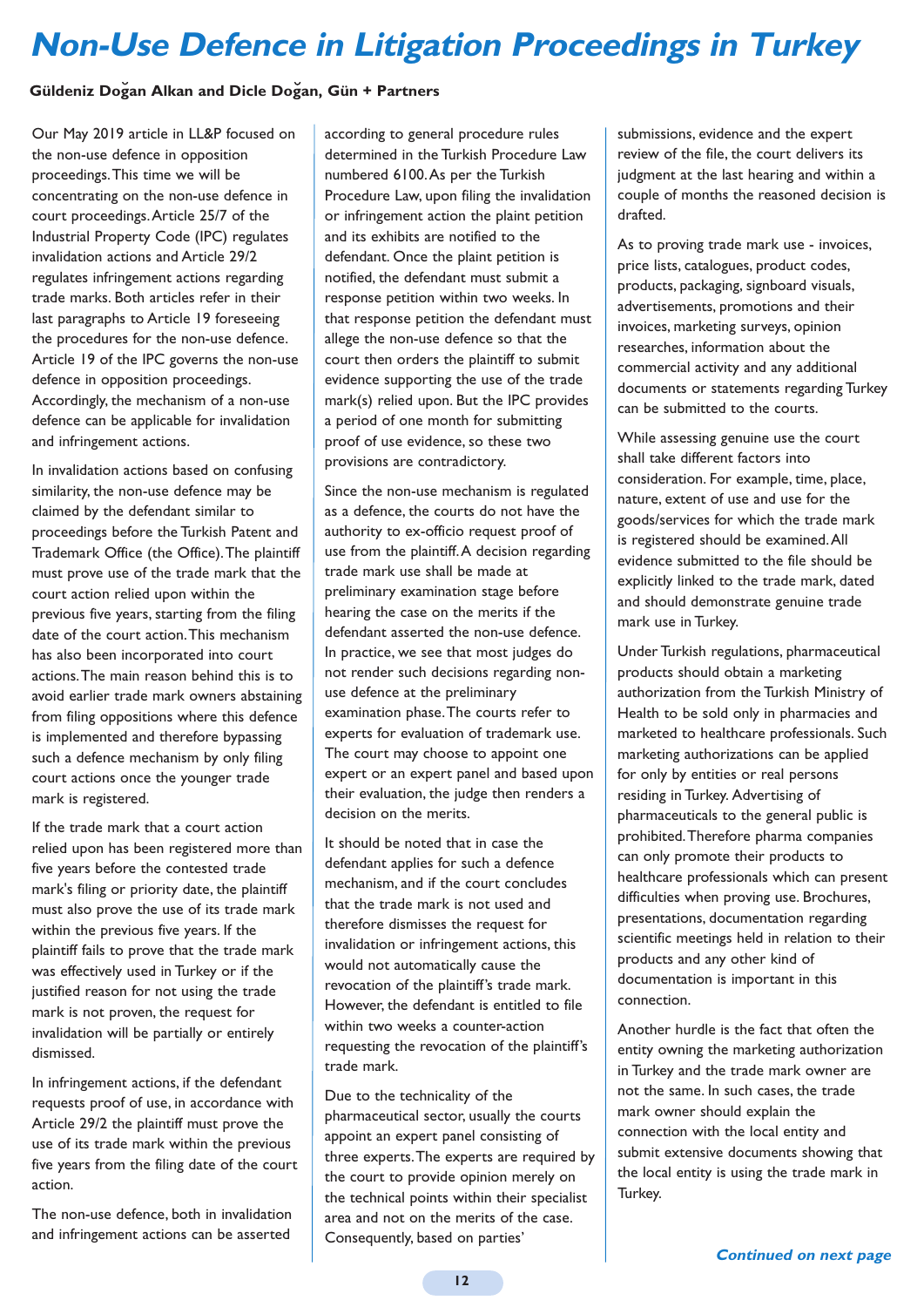# **continued**

It is particularly important to submit invoices issued by the local entity. Experts appointed by the court often seek to find the link between the two entities; invoices and commercial books of the local entity showing that the product bearing the trade mark has been sold in Turkey are relevant. If invoices and other documents proving the use of the trade mark are issued by another entity, even if this entity is affiliated to the trade mark owner, the courts may not directly accept such evidence.Therefore it is important to submit license or sublicense agreements or franchises and/or merchandising agreements in order to prove the relation of the companies and the use of the trade mark.

In a recent case, experts examining the invoices of the local entity stated that they could not determine whether the amounts shown in the invoices submitted to the case file were recorded to the commercial books of the local entity as well. Hence evidence showing the sale of the product by the local entity might not suffice to convince the court that the trade mark has been genuinely used by the trade mark holder or by an authorized representative.

Other documentation can also support that the trade mark has been used. For example, the maximum sale prices of pharmaceuticals are set by the Ministry of Health and are published in the Ministry's official website as well as the number and date of the marketing authorization of the product.This information is available to the public and may be used as evidence supporting the retrospective use claim.

Although non–use defence is a new concept in invalidation and infringement actions, IP courts and experts appointed by the court are experienced in what documents should be submitted since revocation actions based on non-use were regulated before the IPC in Decree No. 556.Therefore, while assessing this defence, the courts take into consideration such elements as the lack of advertising material or the possible justified reason for a pending marketing authorization from the Ministry of Health.

# **Opportunities in Medical Cannabis in**

# **Germany Margret Knitter, SKW Schwarz**

The legalization of medical cannabis in 2017 has turned into an attractive destination for related businesses. New business perspectives have opened up; however, anyone wishing to do business with cannabis should be familiar with its complex legal framework.

Medical marijuana has been legal in Germany since March 2017. Since this date, doctors have been able to prescribe cannabis flowers and extracts from cannabis to seriously ill patients.The number of patients receiving cannabis on prescription has increased rapidly, triggering a genuine demand for domestic growing and importation and thus offering a great opportunity for innovative business models. However, it should be noted that, under German law, medicinal cannabis products are subject to both pharma and narcotics legislation with accordingly high requirements on product quality, import and distribution.

The domestic growing of cannabis is managed and controlled by the Federal Cannabis Agency (Cannabisagentur) set up by the Federal Institute for Drugs and Medical Devices (Bundesinstitut für Arzneimittel und Medizinprodukte, BfArM), as the competent regulatory authority whose main task is ensuring a high quality of cannabis produced in Germany. Home growing, even for medical purposes, remains prohibited and production can only be carried out by companies selected by the Cannabis Agency in a government bidding process.

The first successful tender procedure was completed in May 2019.The tender covers a total of 10,400 kg of cannabis, spread over four years with 2,600 kg each. It is divided into 13 lots of 200 kg per year. This means that the first contract has been awarded for the cultivation and harvesting of a total of 7,200 kg of cannabis and is expected for the fourth quarter of 2020.

The total production will be bought up by the Cannabis Agency and subsequently

resold without profit to pharmaceutical manufacturers, wholesalers and pharmacies holding the required licenses. Until the next bidding process is initiated, the growing of cannabis remains reserved only for those that have been already selected by the Cannabis Agency.

Additionally, supply of cannabis products to patients will be covered by imports. Importation of cannabis requires several narcotics and pharma legislation-related licenses and authorizations. In particular, any company wishing to import cannabis products into Germany has to apply to the Federal Opium Authority, a sub-unit of the BfArM, for a narcotic trade license; the applicant must have a registered office in Germany and has to provide specific documentation, inter alia relating to the persons in charge, who must have the required expertise, as well as relating to the local production plants, which must be secured against unauthorized removal.

Finally, it should be mentioned that violations of the applicable narcotics legislation may result in severe criminal sanctions. Still, if the licensing proceedings mentioned above are observed, the legalization of cannabis offers great opportunities for innovative business models.

In this context, cannabis manufacturers should consider protecting their brand as a trade mark.To note that in Germany trade mark protection for recreational cannabis is not possible because the retail of it would constitute an infringement of the Narcotic Drugs Act (Betäubungsmittelgesetz - BtMG).This is why the German Patent and Trademark Office for the time being only accepts trade mark protection for marketable cannabis.A typical list of goods and services would include the following items: 'cannabis for medical purposes' (Class 5), 'foodstuffs containing marketable cannabis' (class 29), 'marketable cannabis plants' (Class 31), 'smoking articles for the use of marketable cannabis' (class 34), 'retail of marketable cannabis' (Class 35).